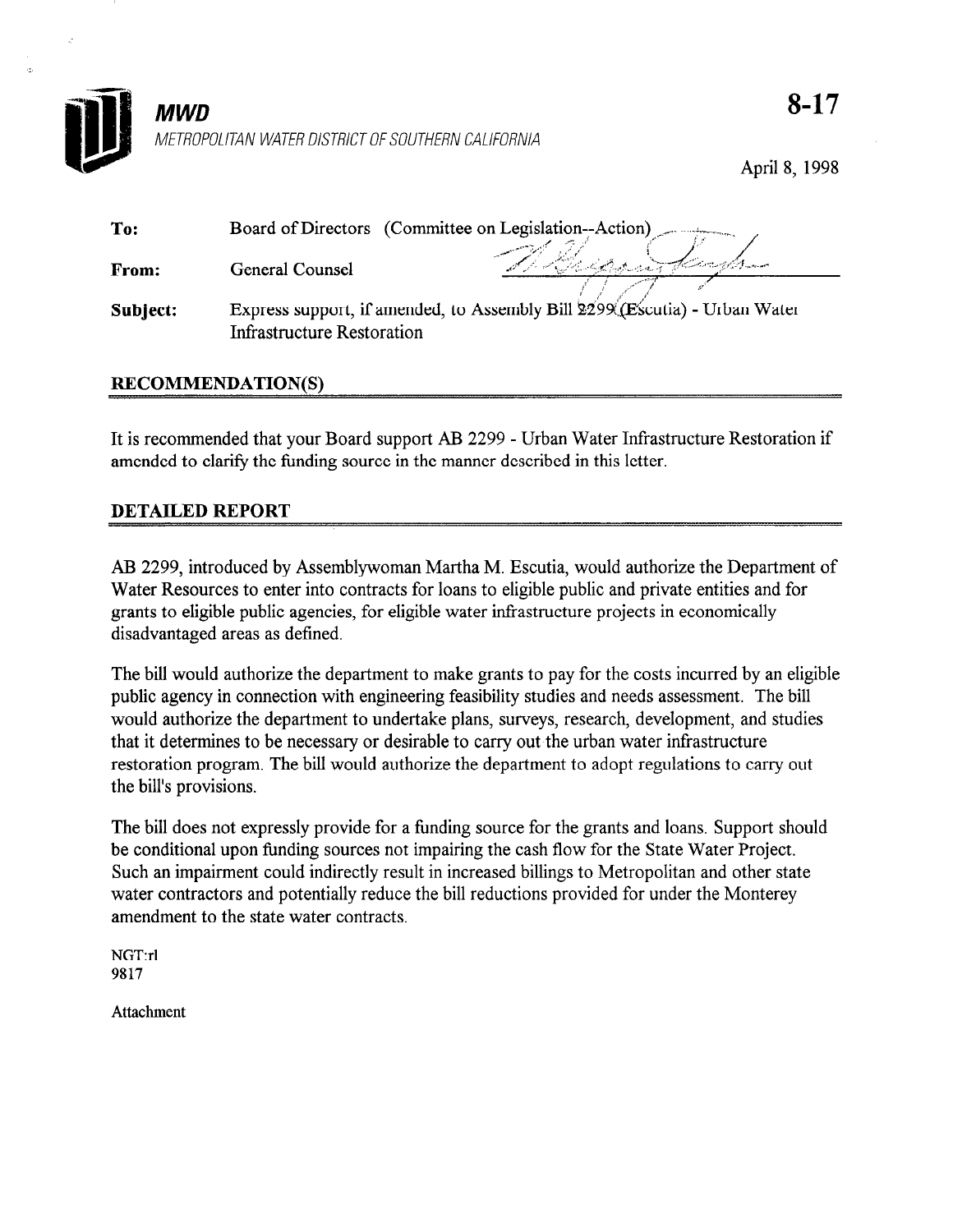Attachment 8-17A General Counsel April 8, 1998

# AMENDED IN ASSEMBLY APRIL 1, 1998 **Page 1 of 7**

CALIFORNIA LEGISLATURE-1997--98 REGULAR SESSION

#### Introduced by Assembly Member Escutia

February 19,1998

An act relating to coastal resources to add Chapter 10.8 (commencing with Section 13899) to Division 7 of the Water Code, relating to water.

#### LEGISLATIVE COUNSEL'S DIGEST

AB 2299, as amended, Escutia. Coastal nonpoint source pollution: legislative findings and declarations Urban water infrastructure restoration.

Existing law provides funds for various local water projects, facilities, and programs.

This bill would authorize the Department of Water Resources to enter into contracts for loans to eligible public and private entities and for grants to eligible public agencies, for eligible urban water infrastructure projects in economically disadvantaged areas, as defined. The bill would authorize the department to make grants to pay for the costs incurred by an eligible public agency in connection with engineering feasibility studies and needs assessment. The bill would authorize the department to undertake plans, surveys, research, development, and studies that it determines to be necessary or desirable to carry out the urban water infrastructure restoration program. The bill would authorize

98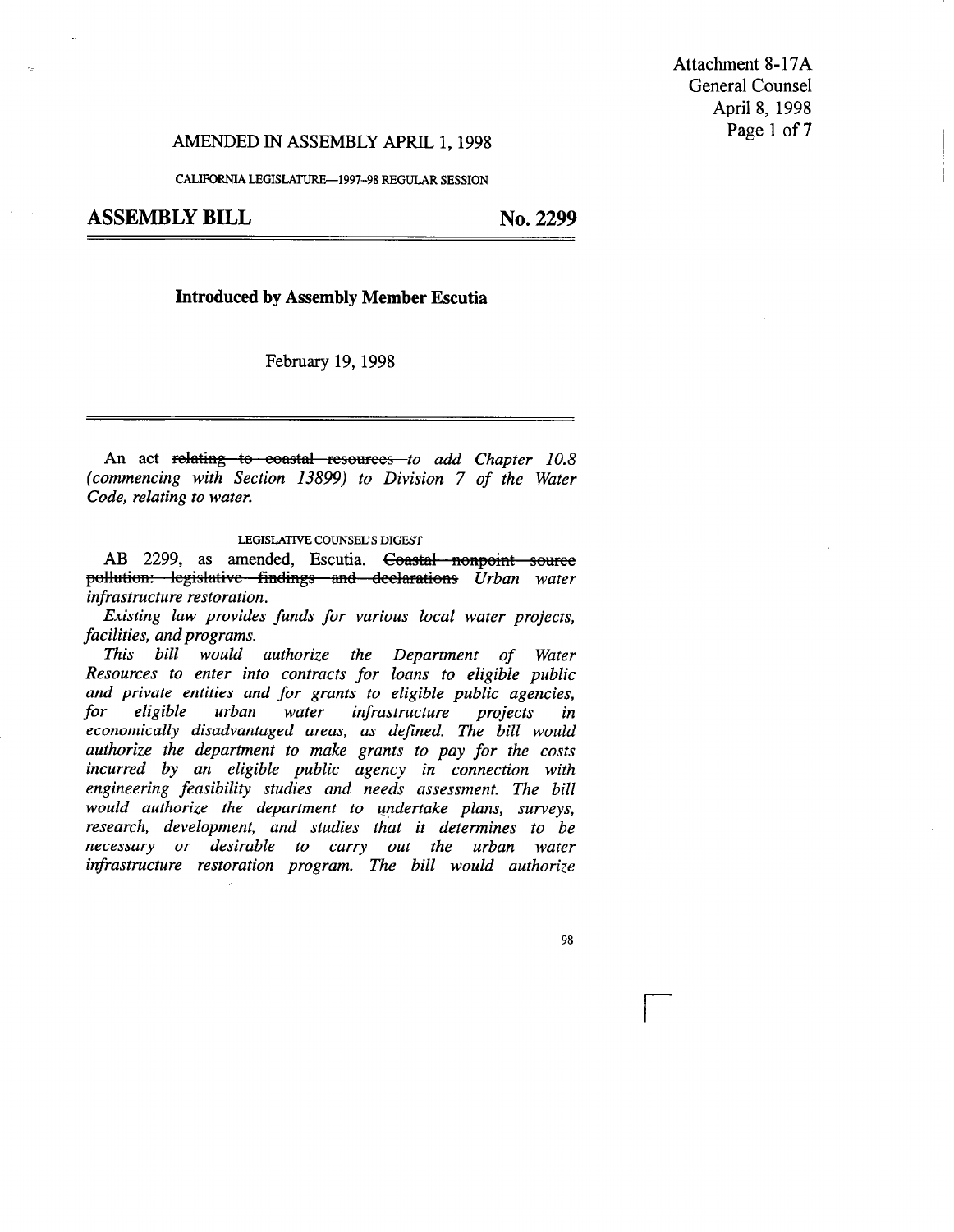the department to adopt regulations to carry out the bill's provisions.

The Porter-Cologne Water Quality Act governs the eoordination and control of water quality in this state, and includes provisions relating to nonpoint source pollution. The California Coastal Act of 1976 imposes certain restrictions on development in the coastal zone of the state. The California Coastal Commission, pursuant to the coastal act, has specified duties with regard to the federally approved California **Coastal Management Program.** 

This bill would make various findings and declarations relating to coastal nonpoint source pollution.<br>Vote: majority. Appropriation: no. Fiscal committee: no yes.

State-mandated local program: no.

The people of the State of California do enact as follows:

1

2 3 SECTION 1. The Legislature finds and declares all of<br>SECTION 1. The Legislature finds and declares all of the following:  $\mathcal{L}$  distribution drinking.

4 5 threatens water quality and supply, but also deters  $\frac{3}{5}$  $\frac{0}{7}$ the complete and supply water algorithments was and supply business water quality and supply, our also acte yusi

 $\frac{7}{8}$  $\mathcal{D}$  , the replacement or replacement or replacement or representation of a ging water of aging water  $\mathcal{D}$ 

9  $\frac{9}{10}$ (b) The replacement or repair of infrastructure requires a substantial investment.  $\mu$ castructure requires a substantial investment.

 $\mathbf{u}$ 11 systems because they tack economies of scale.  $\{c\}$  Cosis per nousenoid die night.

13 13 access to outsiae capital to finance neeaed infrastructure 14 *improvements*, accoraing 15 Environmental Protection Agency.  $(d)$  Small water systems are the least able to obtain

16 17 in economically disadvantaged areas reveal levels 18 *contaminatio*. 19 levels (MCLs).  $(e)$  Monitoring results for many urban water systems

20 21 less than 10,000 people are not even mo. (f) Furthermore, many urban water systems serving

98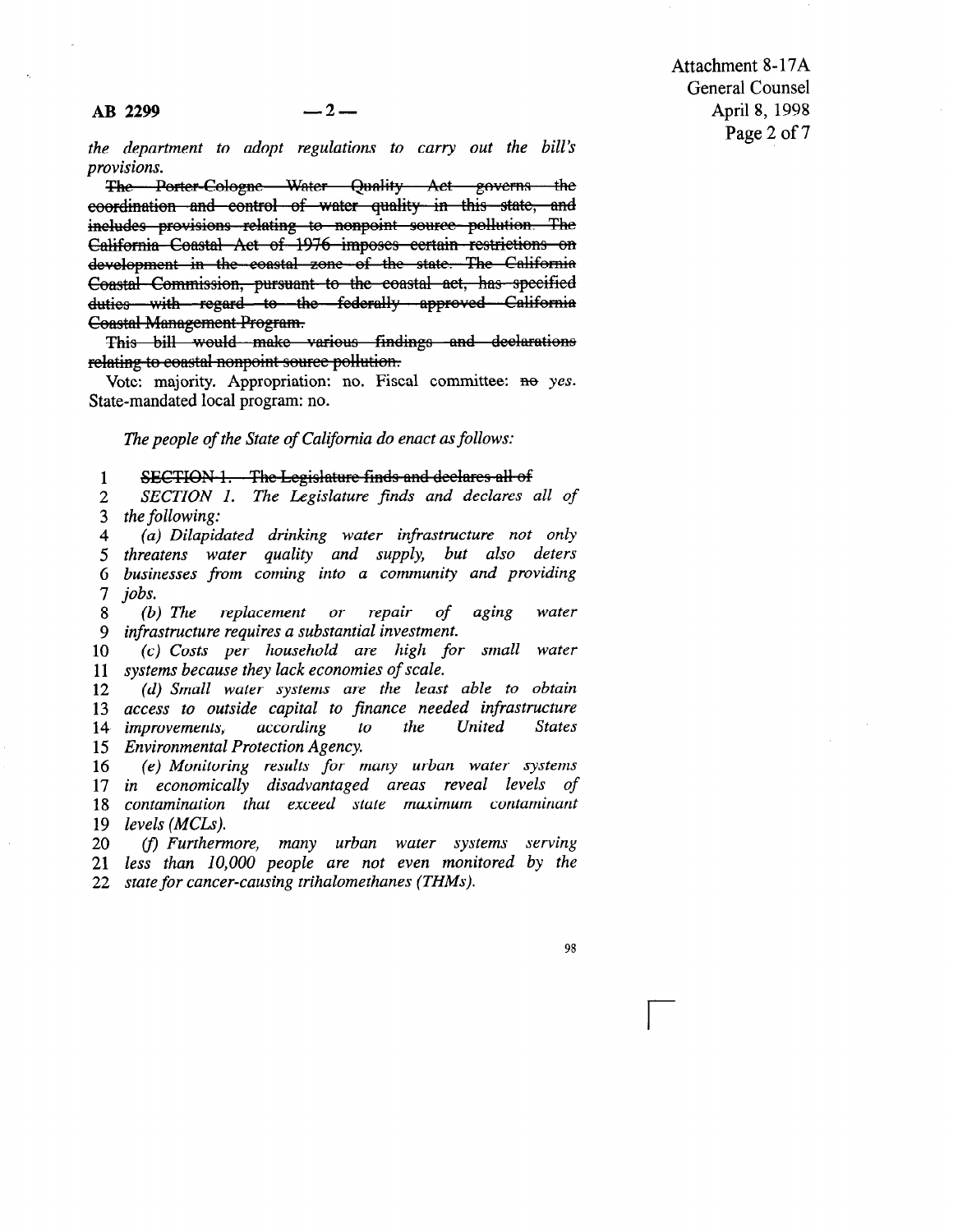Attachment 8-17A General Counsel April 8, 1998 Page 3 of 7

1 2 disadvantaged areas lack the resources to repair loca 3 water infrastructure by themselves. (g) Urban water systems in economically

4 5 disadvantaged areas should not be forced to pay 6 higher-than-average water rates for costly water 7 infrastructure replacement or repai (h) Households and businesses in economically

8 9 water bond finds for loans and grants to assist 10 economically disadvantaged areas with urban water <u>ian</u><br>11 infrastructure restoration project. (i) The state should make available a percentage of

12 14 13 12800) is added to Division 7 of the Water Code, to read SEC. 2. Chapter 10.8 (commencing with Section

14 15

> 16 17

CHAPTER 10.8. URBAN WATER INFRASTRUCTURE **RESTORATION** 

18 19 1999, Omess me comen omermee requires, me 12 jouwww<br>20 Jeanse 13899. Unless the context otherwise requires, the

21 (a) "Account" means  $\overline{\phantom{a}}$ 

22 22.<br>22.  $\frac{2}{2}$  $\frac{24}{15}$ (b) "Economically disadvantaged area" means any urban area of the state for the state for the following and the following and for the following and for the following and following and following and for the following and following and following and for the following and urbun urea by

26 26 (I) A median household income that is less than (2) An annual average unemployment rate that is a strong that is a strong term of the that is a strong term of

27 28 greater than  $\left(2\right)$  An un  $\ell$  and  $\ell$  percent of  $\ell$  of  $\ell$  in income below below below below.

29 30 the poverty level.  $\sigma$   $\sigma$   $\sigma$   $\sigma$   $\sigma$  $\epsilon$  poverty tevel.

31 32 agencies that own, operate, or lease water systems that 33 provide direct retail water 34 economically disadvantaged areas. (c) "Eligible grant agencies" means those small public

36 36 and private entities that own, operate, or lease water 37 systems that provide direct retail wat 38 customers in economically disadvantaged areas.  $(d)$  "Eligible loan agencies" means those small public

(e) "Eligible urban water infrastructure project"<br>eans a project for the repair, restoration, or 39 40 means a project for the repair, or

98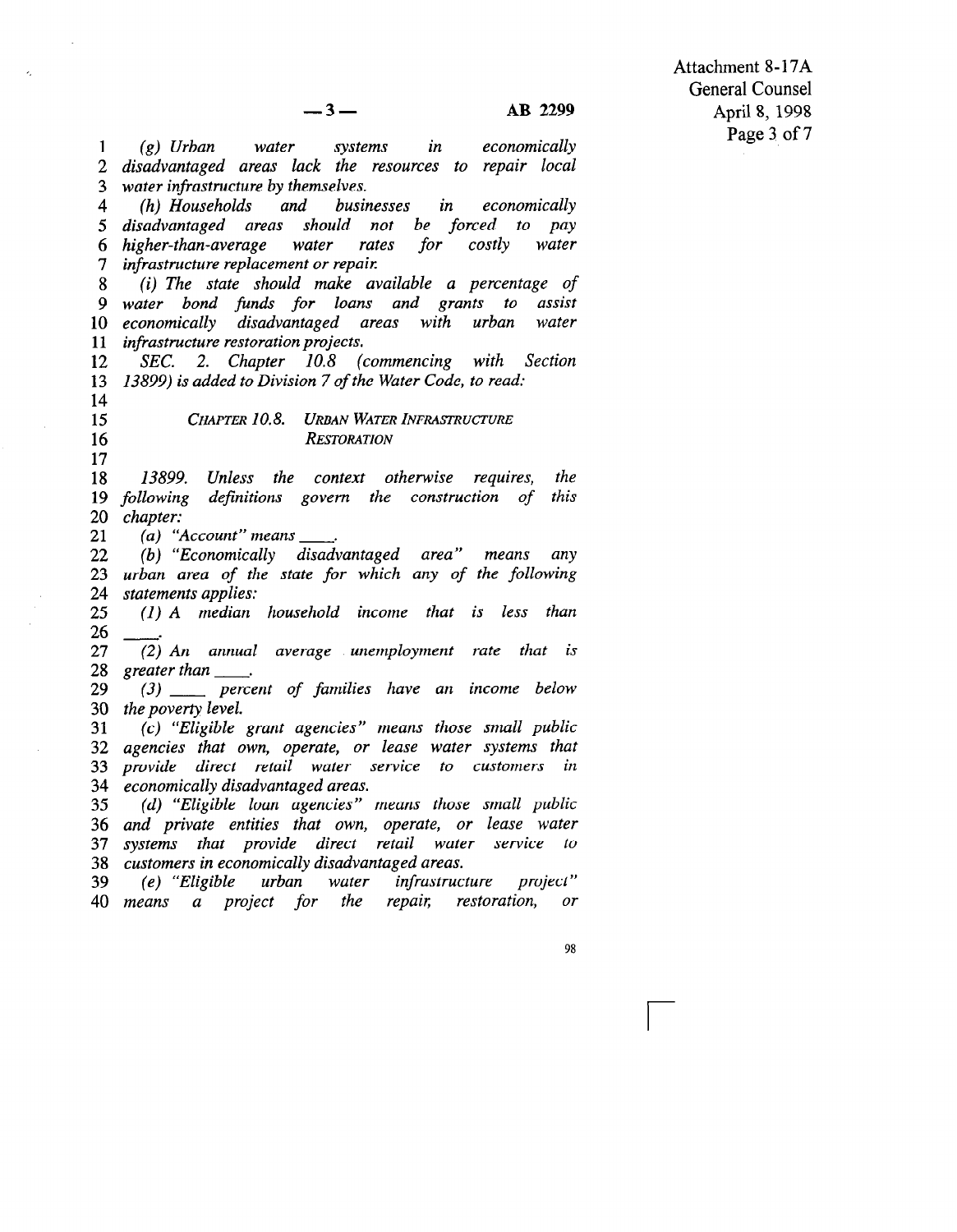1 rehabilitation of existing water system pipelines, pump 2 stations, valves, reservoirs, and all other appurtena 3 water delivery facilities that, as demonstrated through 4 engineering feasibility and needs assessment studies, may 5 be subject to impending failure which could jeopardi 6 the health, safety welfare, and economy of communiti 7 relying on those systems.

8 9 contracts to make loans to eligible loan agencies and 10 grants to eligible grant agencies for the purposes set forth 11 in this chapter The factors to be considered by the 12 department in determining whether to enter into a 12 acparament in accomming the transmission of the necessity 15 Commet may member, can are not minimized 13899.4. (a) The department may enter into

15 15 (b) In apparation, joint papeles by chemic of 10 comments macr mis chapter, shaw request myormano 17 with regina to, and verty, the expenditures of the englo 19 but not limited to, expenditures for the purchase of water 20 *power*,  $\frac{20}{21}$  $\frac{21}{22}$ (b) The department, for the purposes of entering into pur noi unueu io, expenditures for the purentist of wa power, operation and mainter

zz 19099.0. Any commun emercy mo parsuum to mis<br>00 determined by the determined by the determined by the determined by the determined by the determined by the z chapier may include those provisions determined by the  $\frac{24}{1}$  $\frac{25}{16}$ 26 as applicable: 13899.6. Any contract entered into pursuant to this  $a$ charment to be necessary for the purpose of the  $a$ chapier and  $\mu$  applicable.

 $27<sup>°</sup>$ 28 urban water infrastructure project. (a) An estimate of the reas ban water infrastructure project.<br>Control in the eligible local agency to the electronic to the electronic state of the electronic state of the

29 30 proceed expeditiously with, and complete, the eligible 31 urban water infrastructure project, and provide for th 32 payment of the agency's share of the cost of 33 including the principal of, and interest on, any loan. (b) An agreement by the eligible toan agency  $\theta$ cluding the principal of, and interest on, any ioan.

34 35 proceed expeditiously with, and complete, the eligible 36 urban water infrastructure project, and provide for th 37 payment of the agency's s  $p(c)$  An agreement by the eligible grant agency i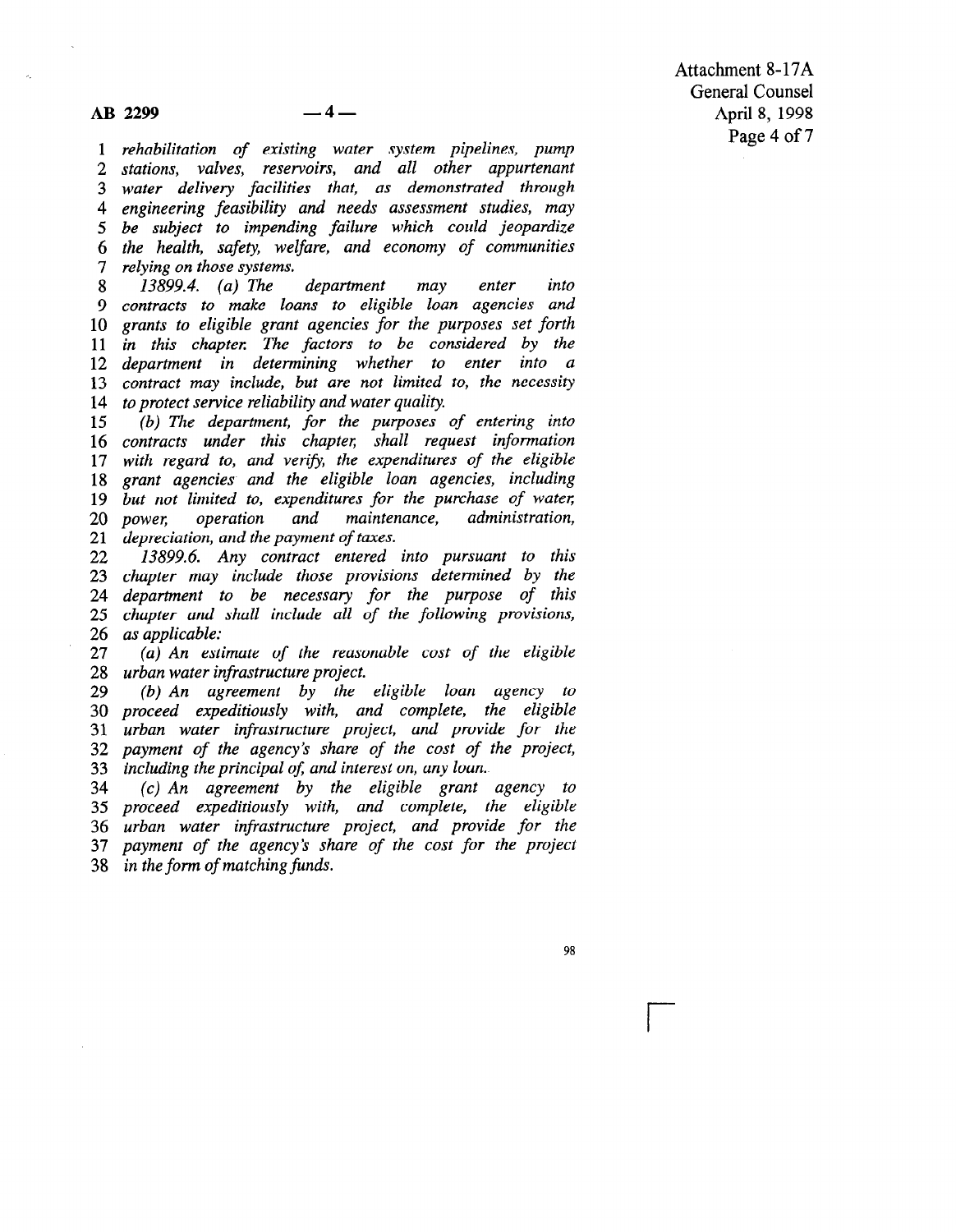1 2 for a moratorium on the payment of the principal of or 3 interest on, the loan. 13899.8. (a) Any contract for a loan may not provide

4 5 a period not to exceed 20 years. (b) Any loan made pursuant to this chapter shall be for

6 7 loan for up to 100 percent of the total eligible cost of the 8 design and construction of an eligible urban water 9 infrastructure project. (c) The department may enter into a contract for a

10 11 economically 11 commonly allowed and the monetal more connections that are not less than 550 nor greater than 13 20,000 in number. (d) Any loan shall be available for water systems in disadvantaged areas with service

14 15 interest rate for a loan made pursuant to this chapter at 15 uncrest rate for a tourt made parsmall to mile enapter and 17 by the state on the most recent sale of state general 11 by the state on the most recent sate of state general 10 *Obuganon bonas*, *i* 13899.10. (a) The department shall establish the

20 27<br>23  $\frac{21}{22}$ zz ine inieresi raie snau 23 of one-tenth of 1 percent. (b) If the interest rate determined pursuant to  $\{U\}$  is not a multiple of  $U$  is not a multiple of  $I$  percent of  $I$  percent,  $I$  percent,  $I$  percent,  $I$  percent,  $I$  percent,  $I$  percent,  $I$  percent,  $I$  percent,  $I$  percent,  $I$  percent,  $I$  percent,  $I$  perce subatytston  $\{a\}$  is not a multiple of one-tend of 1 percent,  $one$ -tenin of 1 percent.<br> $\ddot{c}$ 

 $24^{6}$ 25 applied  $\frac{20}{1}$  $21$  principal and interest on the loans. (c) the interest rate set for each contract shall be appuea inrougnout ine repayment perioa of ine contract. There shall be a le

29  $\frac{29}{1}$ 30 pursuant to this chapter shall be deposited in the account 31 for the purposes of implementing t 32 not be transferred to the General Fund. 13899.12. All principal and interest payments received pursuant to loan contracts entered into

33 34 shall be deposited in the account. 13899.14. All interest earned by assets in the account

36 36 deposited in the account shall be used by the department 37 to make grants to eligible grant agencies for the desigr 38 *and co*  $13899.16$ . percent of the total amount

98

<sup>r</sup>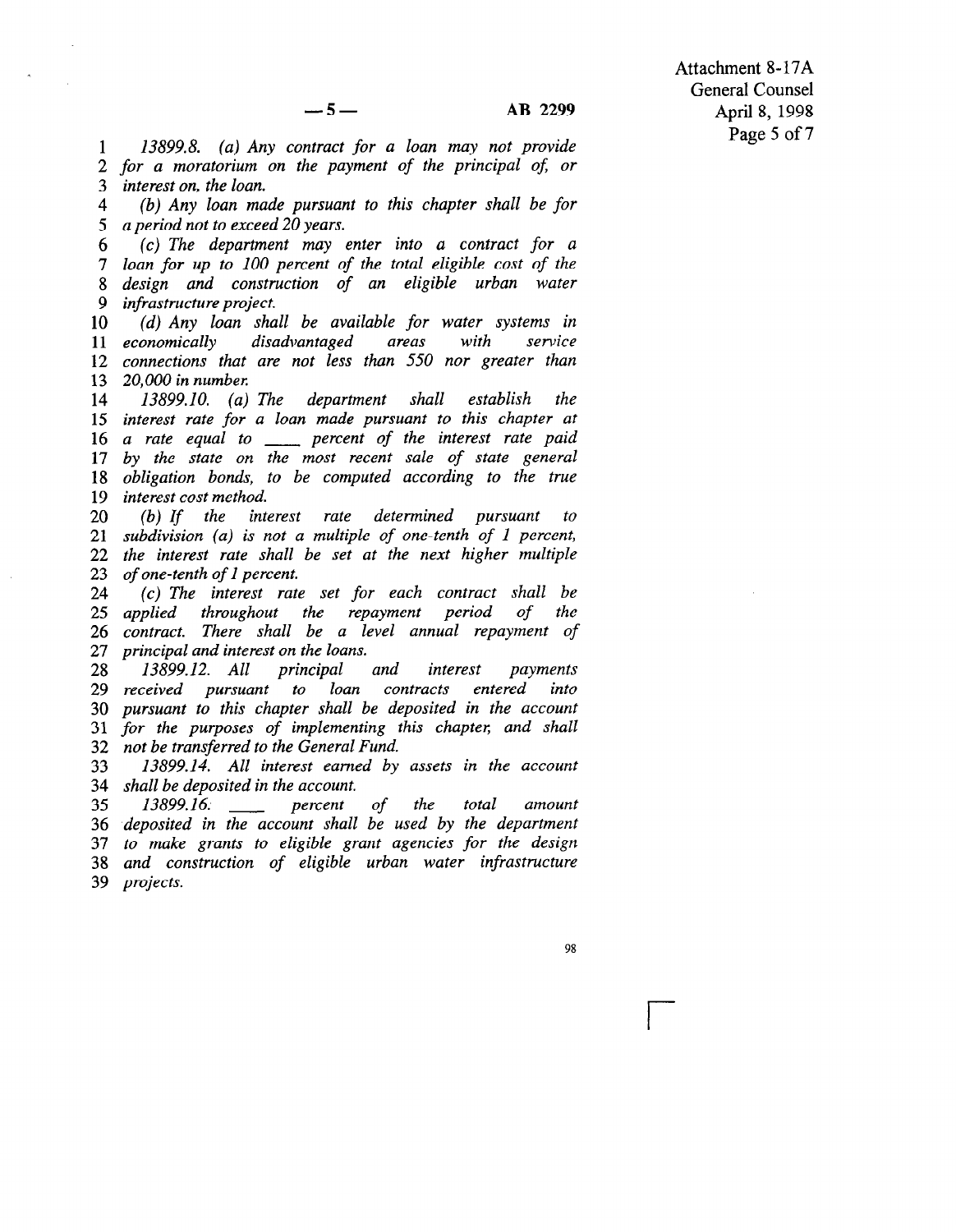Attachment 8-17A General Counsel April 8, 1998 Page 6 of 7

1 2 3 (b) No single grant under this section shall exceed two million dollars (\$2,000,000) or 50 percent of the cost of the project, whichever is less.

4 5 economically 6 connections that are not less than 550 nor greater than 7 (c) Grants shall be available for water systems in disadvantaged areas with service 20,000 in number

13899.18. The department may make grants to an 8 ; eligible grant agency to pay for the costs incurred in <sup>1</sup> connection with engineering feasibility studies and needs 11 assessment. The amount of a grant under this section may 11 assessment the model of a grant that

13 14 undertake plans, surveys, research, development, and 15 studies that the department determines to be necessary, 15 since the me appartment acternates to se necessary, 17 chaptel; and may prepare recommendations with regard 17 chapter, and may prepare recommendations with regard 19 statewide or areawide studies and reports on urban water  $\frac{17}{20}$  $\frac{20}{21}$  $\frac{21}{22}$ 13800.20. The department may by contract sidiewide of dreawide stadies and reports on aroun water continue plants in the plants of the plants of the plants of the plants of the plants of the plants of the pla<br>...  $\mu$ <sub>13899.</sub> operative plant.<br>13999.99. Not more than 2.5 percent of the total total

23 zə amouni aeposuea in i  $24$  $1,00,00,100$  and  $1,00,00$  and  $1,0,0,00$  and  $1,0,0,0,0$  $\sum_{i=1}^{n}$  To pay the costs include in connection with the connection with the connection with the connection with the connection with the connection with the connection with the connection with the connection with the

26  $26<sup>1</sup>$ (a) 10 pay the costs in administration of this chapter.

27 (b) For the purposes of Section  $13899.20$ .

29 29 carry out this chapter. 13899.24. The department may adopt regulations to

the following: 30

(a) The federal Coastal Zone Act Reauthorization 31

Amendments of 1990 (16 U.S.C. See. 1455b) require states 33

to establish nonpoint source pollution plans designed to 33 protect and restore coastal waters. 34

(b) Nonpoint - source - pollution - refers - to <del>the</del> 36

36 contamination of rivers, lakes, streams, and coastal water

from sources that cannot be pinpointed, such as urban 37

38 runoff.

(e) In January 1998, the United States Environmental 39 (e) In January 1998, the United States Environmental<br>40 Protection Agency (USEPA) and the National Oceanie

98